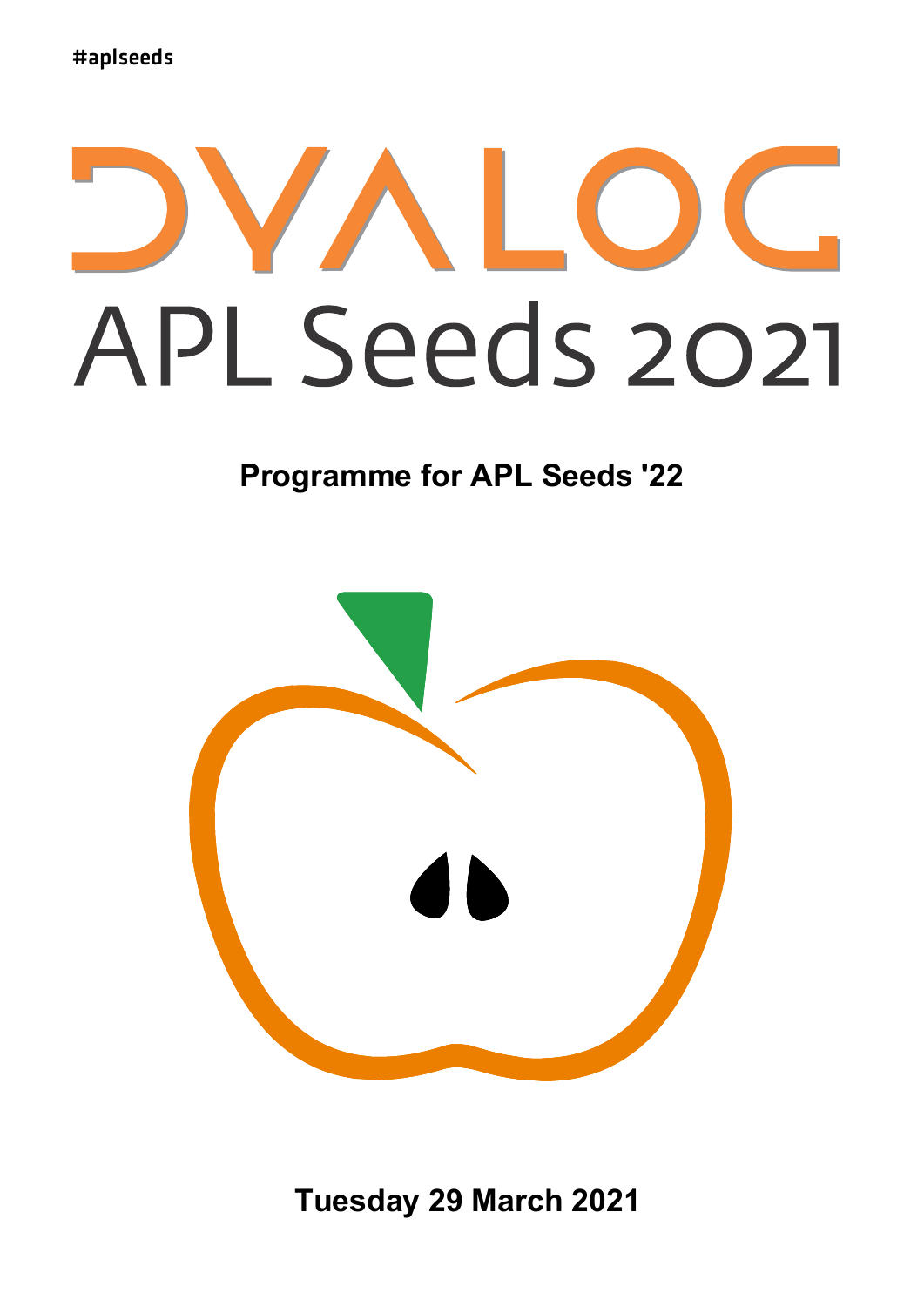**DVALOC** 



# **Table of Contents**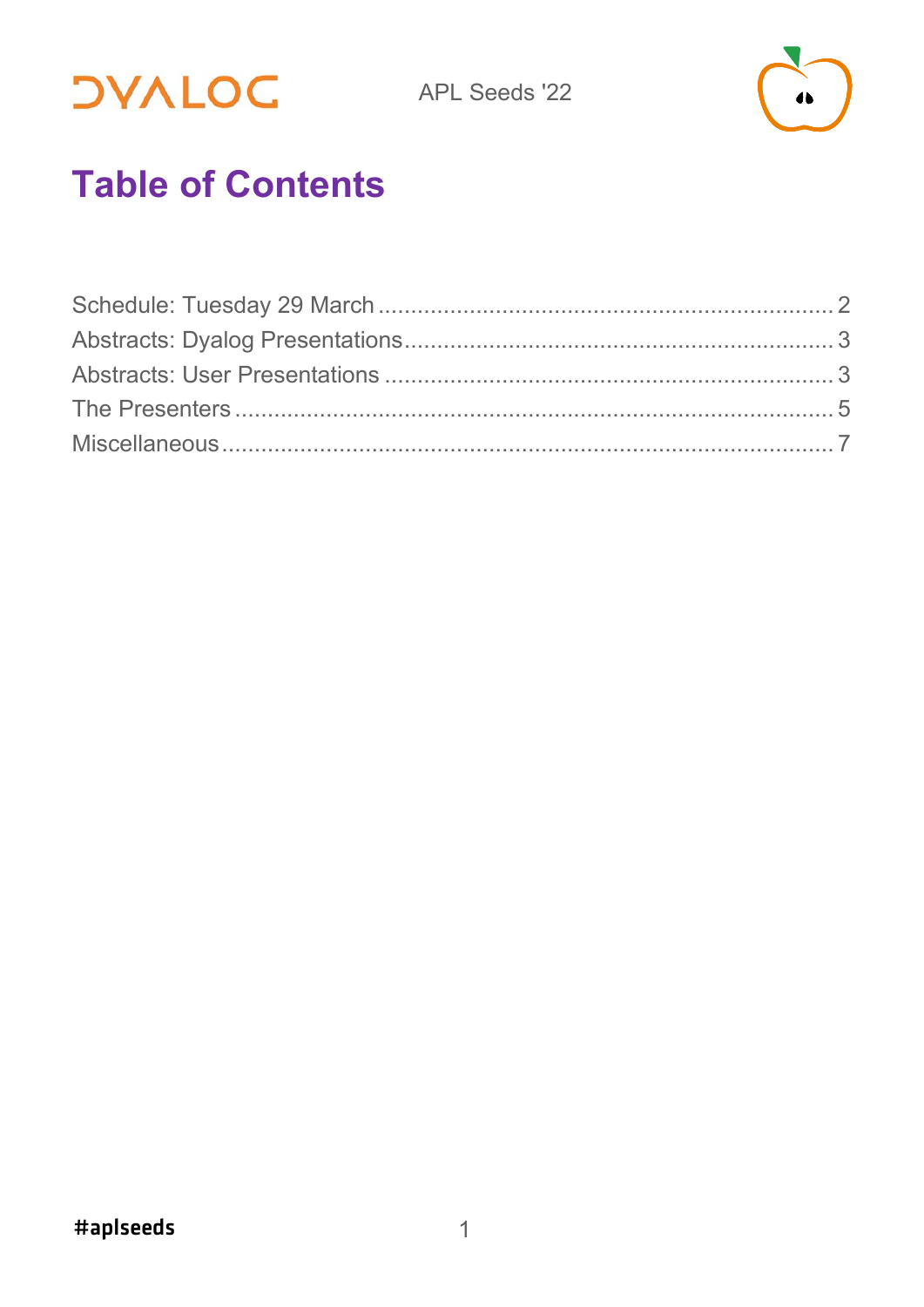



## <span id="page-2-0"></span>**Schedule: Tuesday 29 March**

| $14:00 - 14:30$ | (D01) Welcome to APL Seeds '22<br><b>Gitte Christensen &amp; Rich Park</b>   |
|-----------------|------------------------------------------------------------------------------|
| $14:30 - 15:00$ | (D02) APL - Easy to Learn, Worth Mastering<br><b>Rich Park</b>               |
| $15:00 - 15:10$ | break                                                                        |
| $15:10 - 15:55$ | (U01) What's a k-mer?<br>Stefan Kruger (IBM)                                 |
| $15:55 - 16:00$ | break                                                                        |
| $16:10 - 16:45$ | (U02) April: An APL Compiling To Common Lisp<br><b>Andrew Sengul (Bloxl)</b> |
| $16:45 - 17:00$ | break                                                                        |
| $17:00 - 18:00$ | (U03) The Array Cast<br>Host: Conor Hoekstra (NVIDIA)                        |

An informal discussion for anyone interested will take place on Zoom immediately after the closing session (host: Rich Park):

- Meeting ID: 825 178 581 57
- Passcode is the result of  $\times$  /2022 3 29

<span id="page-2-1"></span>For Dyalog presentation abstracts see page [3.](#page-2-1) For user presentation abstracts see pages [3-](#page-2-1)4.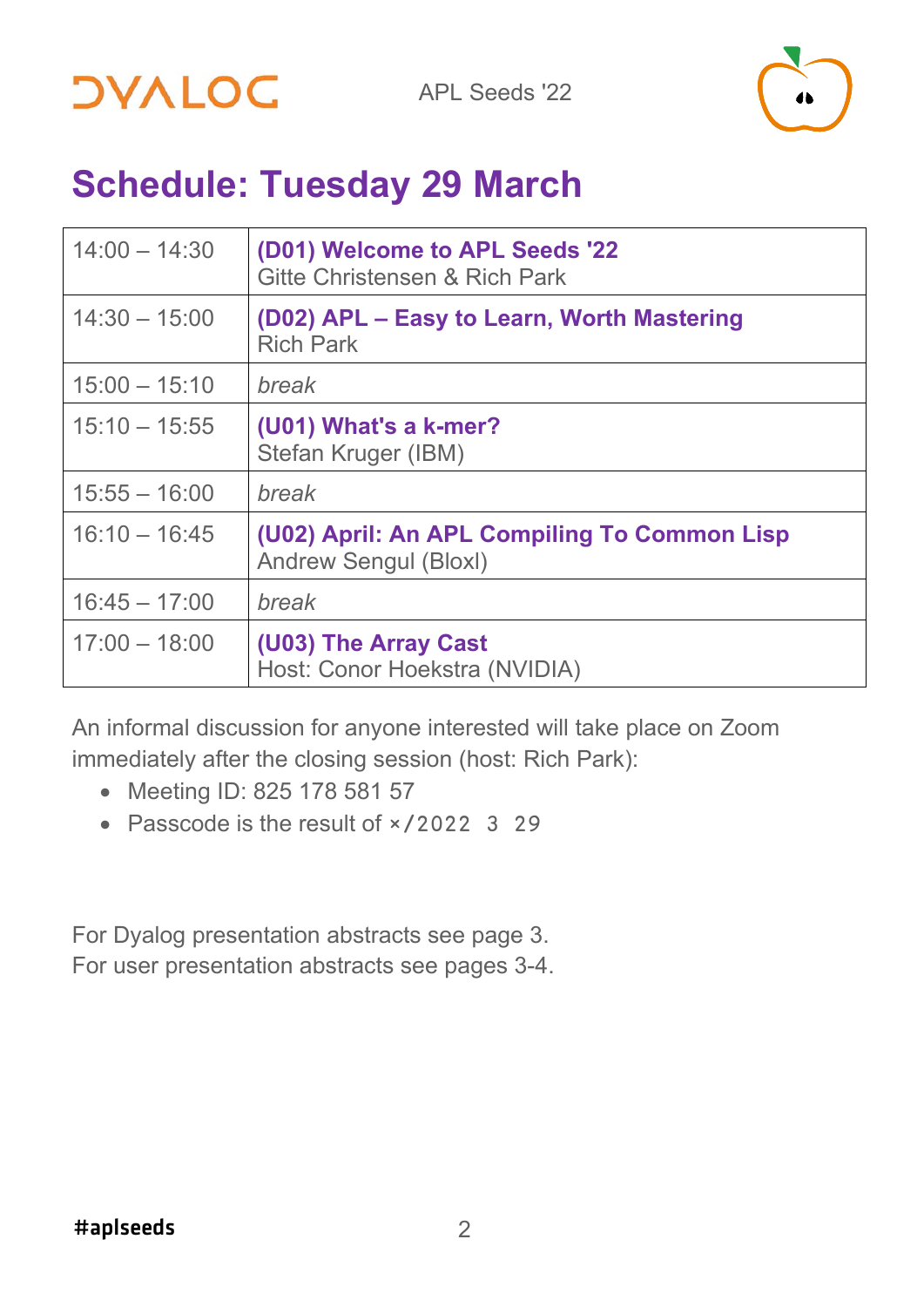

# <span id="page-3-0"></span>**Abstracts: Dyalog Presentations**

#### **D01: Welcome to APL Seeds '22**

*Gitte Christensen & Rich Park*

Dyalog Ltd's CEO opens the user meeting and offers some perspective from her experience, before Rich talks about the APL community and the resources available to those just getting started.

#### **D02: APL – Easy to Learn, Worth Mastering**

*Rich Park*

APL has a reputation for being difficult to read – but of course that's only true if you don't know how to read it! Rich offers a basic introduction to APL (like Hangul, you can probably learn enough to "read" in about 20 minutes), while acknowledging that it is the surrounding viewpoint, ways of thinking, approaches to problem solving, and ability to readily experiment with ideas, that make APL both more challenging and more rewarding.

# <span id="page-3-1"></span>**Abstracts: User Presentations**

#### **U01: What's a k-mer?**

*Stefan Kruger, IBM (U.K.)*

Stefan dips his toes into the world of Computational Genomics, discovering an area with real APL affinity. During his talk, he works through a couple of problems from [Project Rosalind,](https://rosalind.info/) perhaps accidentally getting a bit of a starting point for future [APL Problem Solving Competition](https://www.dyalog.com/student-competition.htm) solutions in the process, as problems from Project Rosalind occasionally provide inspiration for this!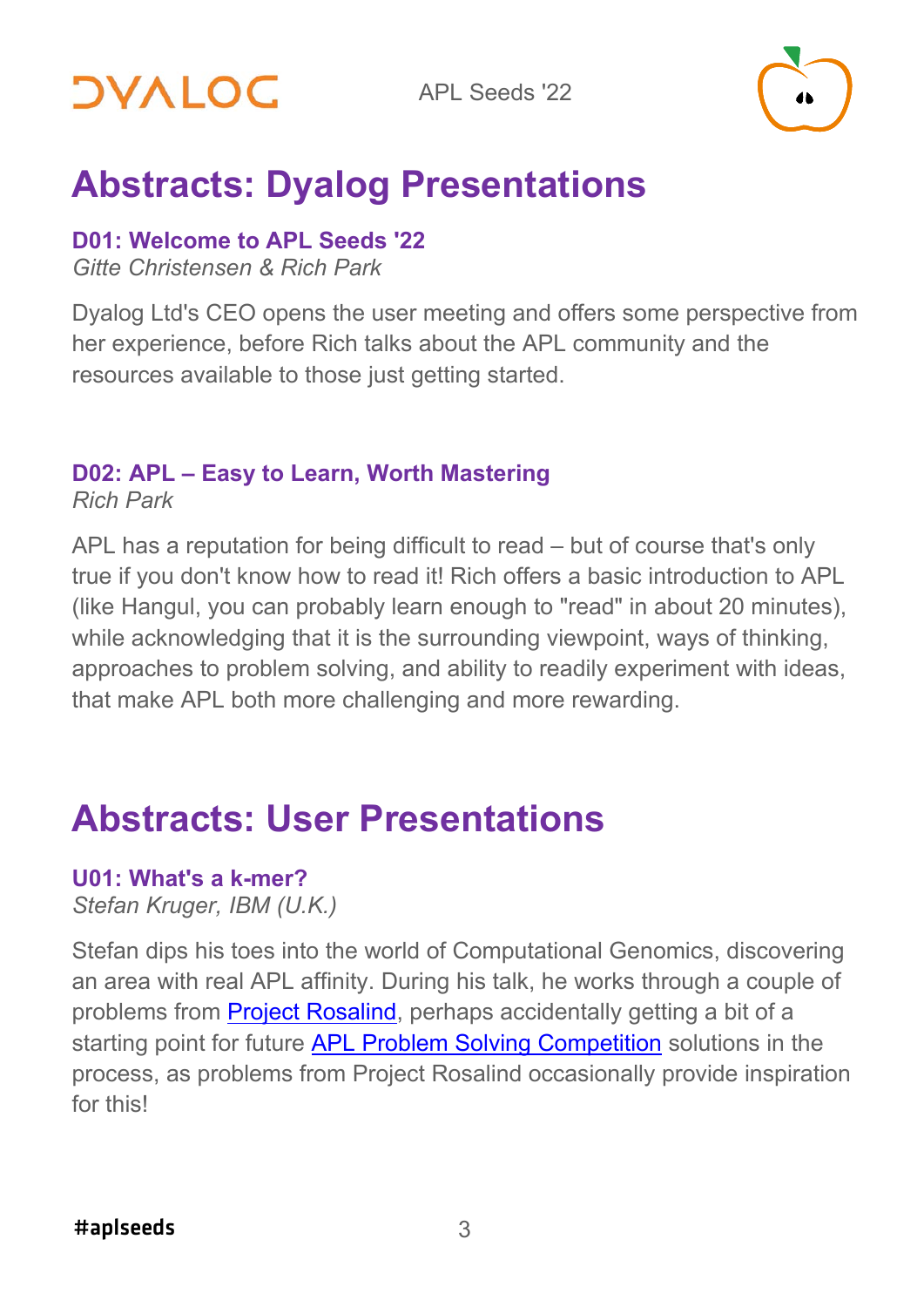# *OVALOC*



#### **U02: April: An APL Compiling To Common Lisp**

*Andrew Sengul, Bloxl (U.S.A.)*

The [April](https://github.com/phantomics/april/) APL Compiler is a new entry in the APL field, compiling a subset of APL into the Common Lisp language and allowing APL functions to easily be used within Common Lisp programs. The array models of Common Lisp and APL are similar, making it easy to pass data between Common Lisp and APL, and functions and operators written in Common Lisp can easily be added to April workspaces.

As with APL, developers using Lisp-family languages often interact with the language through a REPL, enabling an interactive style of development. This advantage extends to April, which benefits from Lisp's powerful set of development tools. Another unique benefit of April is the ability to easily extend and modify the language through a set of Lisp macros. You can build extensions to April, adding new functional characters in as little as 10 lines of code. Licensed under the permissive Apache 2.0 license, April has the potential to be customised for many use cases, and its close integration with Common Lisp allows it to be quickly integrated with many different external systems.

In this presentation, Andrew recounts the trials of developing and refining the April compiler. He also demonstrates Bloxl, a hardware startup powered by April that's creating lighted blocks that enable you to build walls, floors and other structures that also serve as light sources and visual displays. See APL used in ways you've never experienced before!

#### **U03: The Array Cast**

#### *Host: Conor Hoekstra, NVIDIA (Canada)*

Conor Hoekstra is the host of [The Array Cast,](https://www.arraycast.com/) a panel-based podcast on array languages. Since launching a few months ago, Conor and his panellists have produced a series of extremely interesting podcasts, with special guests from many walks of Array Life. As the final session of APL Seeds '22, The Array Cast will be broadcast live.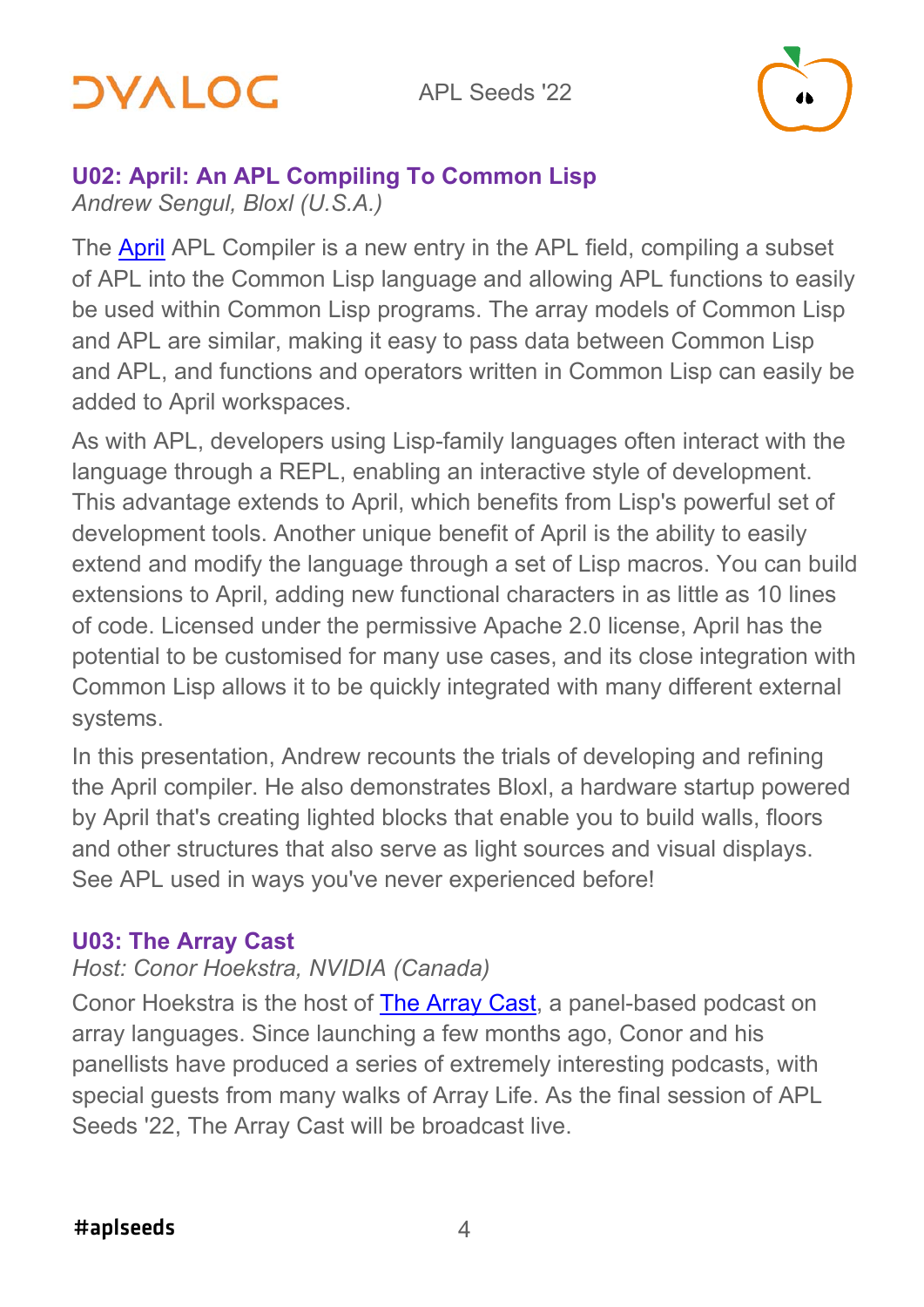#### APL Seeds '22



## <span id="page-5-0"></span>**The Presenters**



Gitte Christensen is CEO of Dyalog Ltd. She has worked as an APL programmer and consultant, headed development and sales of commercial software based on APL since 1983. In 2005 she ended up where she started, at an APL language vendor – but this time as the CEO. Gitte has taught many people APL for business purposes, including using the course material created by APL's inventor, [Ken](https://aplwiki.com/wiki/Ken_Iverson)  [Iverson.](https://aplwiki.com/wiki/Ken_Iverson)



Rich Park is one of the main APL instructors at Dyalog Ltd. He has taught APL at multiple schools, created an [online self-study course,](http://course.dyalog.com/) and is a regular host of [Dyalog webinars.](https://dyalog.tv/Webinar/)



Stefan Kruger likes learning lesser-known programming languages, and discovered APL in about 2017. He's an occasional contributor to [Dyalog's blog,](https://www.dyalog.com/blog/) and an enthusiastic promoter for APL on the Mac. He holds a PhD in Computer Science, and works for IBM making databases.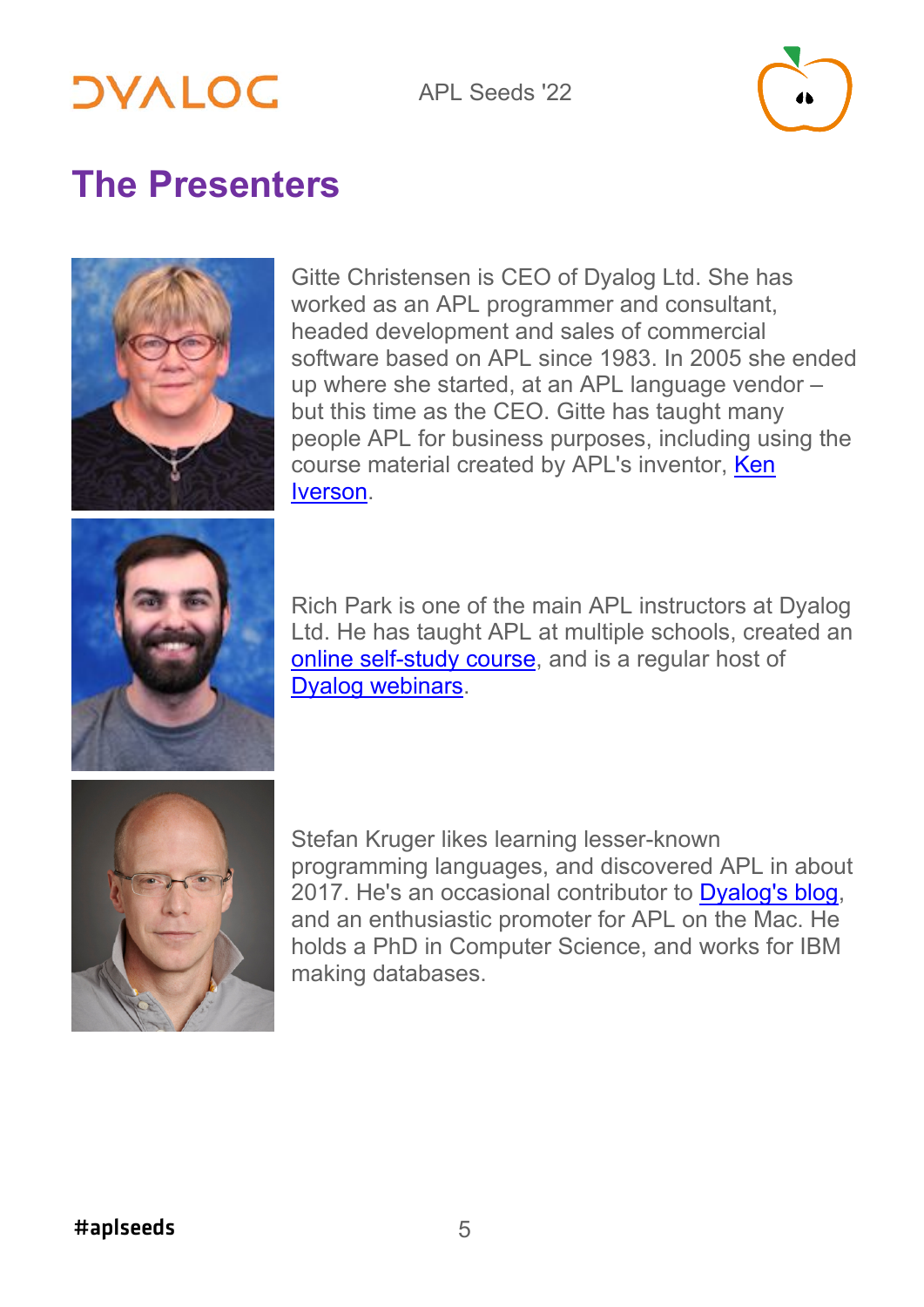#### APL Seeds '22

# **DYALOC**



Andrew Sengul is a full-stack software developer who has been using APL since 2016. He wrote [April,](https://github.com/phantomics/april/) a compiler from APL to Common Lisp, which he uses to develop graphics for Bloxl, a hardware start-up producing architectural LED displays.



Conor Hoekstra is extremely passionate about programming languages, algorithms and beautiful code. He is the founder of the [Programming](https://www.meetup.com/Programming-Languages-Toronto-Meetup/?_cookie-check=_NNdoiVTOdbqRVCi)  [Languages Virtual Meetup,](https://www.meetup.com/Programming-Languages-Toronto-Meetup/?_cookie-check=_NNdoiVTOdbqRVCi) is the host of two podcasts [\(Algorithms + Data Structures = Programs](https://adspthepodcast.com/) and [ArrayCast\)](https://www.arraycast.com/) and has a YouTube channel. Conor is the program chair for the [CppNorth conference](https://cppnorth.ca/) and is an avid conference speaker. You can find all of Conor's conference talks and podcast appearances [here.](https://github.com/codereport/Talks/blob/master/README.md)